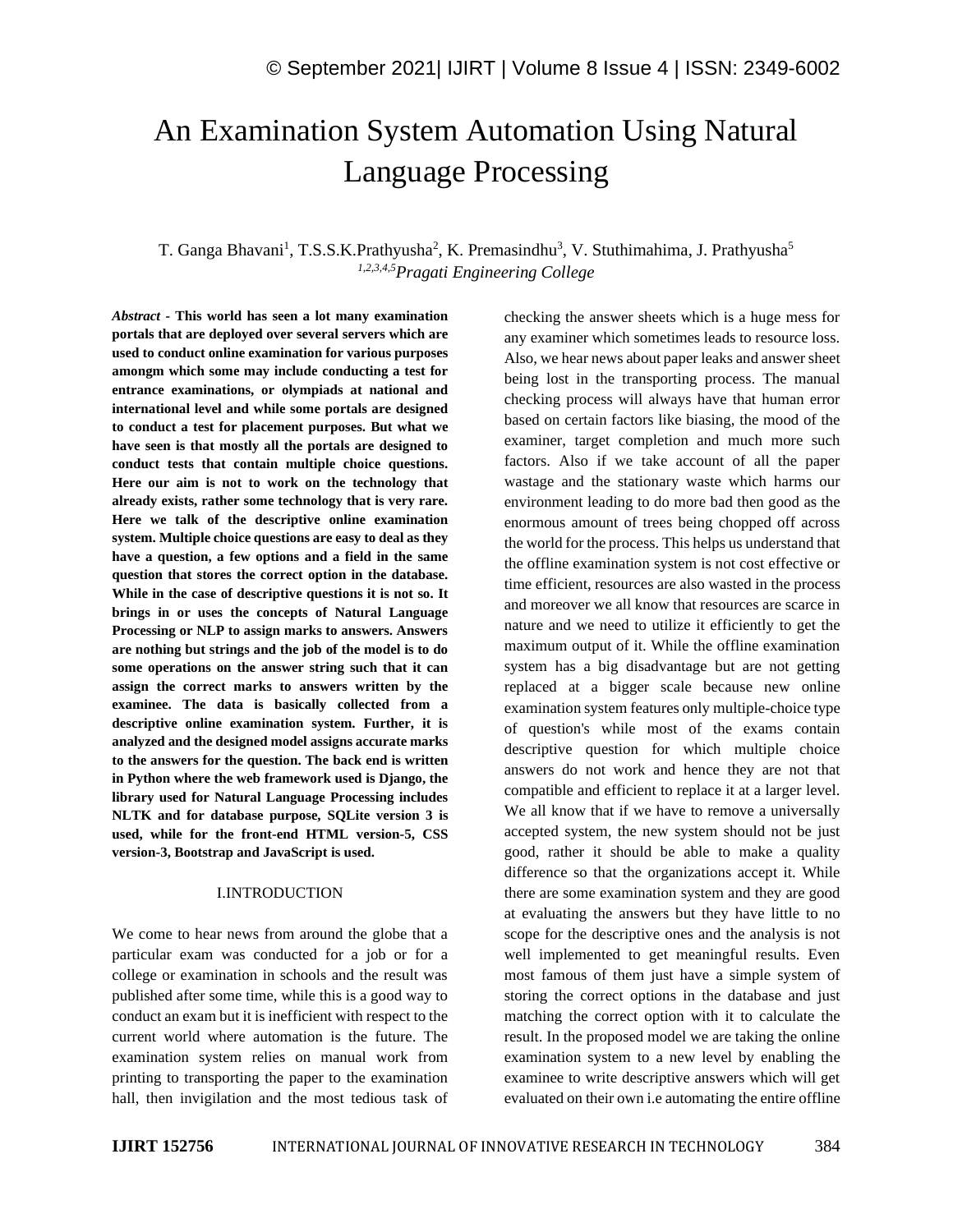examination system with the efficiency of computing having no human error involved, this can be done using NLP or Natural Language Processing. The evaluated answers will be stored in the database and they can be viewed anytime and a particular student profile will be maintained for better evaluation of the student. This will be a huge boost to the online examination system as this will allow it to overcome its biggest con and it will also help the online examination system to stretch its paw even in the halfyearly or annual examination conducted by schools or college for evaluating the profile of the student. This will have instant benefits like the system will relieve the burden of the teachers and professors of checking copies and in return they can be more productive with their time in teaching things, this will also eliminate biasing in answer script checking and will have leased space for any human error as copies would not be scanned and the entire marks will be allotted according to the way answers are written by the examinee while he was on and there will be little to no space for acquisition, it will help in resource management as this will cut corners on stationery products, it will also have greater efficiency with respect to time as it will produce instantaneous results and will be more secure and reliable.

Talking about the technology used in order to build such a model for evaluating descriptive answers, NLP or Natural Language Processing is has a great role to play. NLP can do a lot of innovative jobs like predicting if a message or an email is a spam or a ham, the quality search that we can do on shopping websites like www.amazon.in and www.flipkart.com in order to search for different categories of items that include kitchen utensils, electronics gadget,apparels, food items and much more such products that are available online.

### II. LITERATURE SURVEY

1. Detection of users suspected of using multiple user accounts and manipulating evaluations in a community site

AUTHORS: N. Ishikawa, K. Umemoto, Y. Watanabe. Some users in a community site abuse the anonymity and attempt to manipulate communications in a community site. These users and their submissions discourage other users, keep them from retrieving good communication records, and decrease the credibility of the communication site. To solve this problem, we conducted an experimental study to detect users suspected of using multiple user accounts and manipulating evaluations in a community site. In this study, we used messages in the data of Yahoo! chiebukuro for data training and examination.

2. Automated Online Exam Proctoring" , IEEE Transactions on Multimedia.

AUTHORS: Y. Atoum, L. Chen, A. X. Liu, S. D. H. Hsu, and X. Liu

This study found journalists use government sites most often to retrieve information. Problems include difficulty with verification, unreliable information and lack of contact information.

3. Design of Paperless Examination System for Principles of Database Systems

AUTHORS: G. Zhang, and H. Ke

Paperless examination is an important role of modern education, which can effectively reduce the teachers' workload and improve work efficiency. However, the current paperless examination system mainly deals with the objective questions, it is almost impossible to deal with subjective questions such as programming languages, particular in SQL. There is no such practical system as far as know. This article describes a novel SQL-based paperless examination system, including objective questions as well as SQL programming questions.

- 4. Task Based Automatic Examination System for Sequenced Test
- AUTHORS: S. Luo, J. Hu and Z. Chen

Computers greatly influence our educational environment. Over the last years, automatic computer examination systems have been widely used for computer-based tests. But these systems are based on traditional question-answer examination style which is not fit for the sequenced test. The sequenced test should consider the context of the examinee, e.g. the order of questions or the permissions of the examinee, to grade an examinee. In this paper, we propose effective and practical automatic examination architecture based on task. The task is abstracted from the examination process and can meet the requests of the sequenced test, such as order and dependency. At the end of the paper, we implement an automatic examination system based on task for the stake test which proves quite efficient in practice.

#### EXISTING SYSTEM: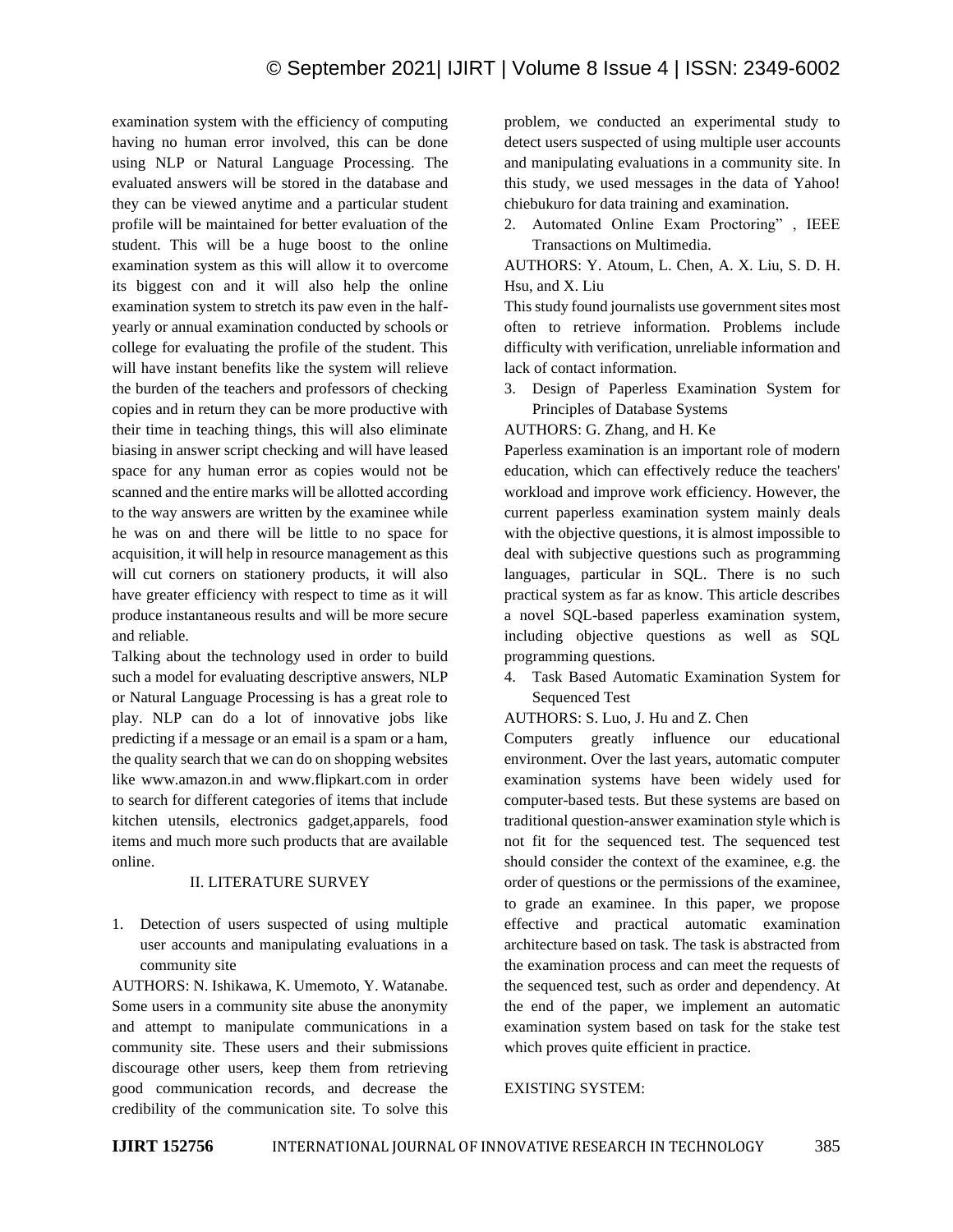This world has seen a lot many examination portals that are deployed over several servers which are used to conduct online examination for various purposes among which some may include conducting a test for entrance examinations, or olympiads at national and international level and while some portals are designed to conduct a test for placement purposes. But what we have seen is that mostly all the portals are designed to conduct tests that contain multiple choice questions.

# DISADVANTAGES OF EXISTING SYSTEM:

- Offline examination system.
- Online examination system features only multiple choice type of question's.
- Low Efficiency.

# PROPOSED SYSTEM:

In the proposed model we are taking the online examination system to a new level by enabling the examinee to write descriptive answers which will get evaluated on their own The evaluated answers will be stored in the database and they can be viewed anytime and a particular student profile will be maintained for better evaluation of the student. Talking about the technology used in order to build such a model for evaluating descriptive answers, NLP or Natural Language Processing is has a great role to play.

#### ADVANTAGES OF PROPOSED SYSTEM:

- High Efficiency.
- Online descriptive examinations system.
- Answers are evaluated at that moment itself and the student can see the solutions and can correct the mistakes or errors committed while appearing for the exam.

#### III. SYSTEM ANALYSIS

#### REQUIREMENT ANALYSIS:

The project involved analyzing the design of few applications so as to make the application more users friendly. To do so, it was really important to keep the navigations from one screen to the other well ordered and at the same time reducing the amount of typing the user needs to do. In order to make the application more accessible, the browser version had to be chosen so that it is compatible with most of the Browsers.

## FEASIBILITY STUDY

The feasibility of the project is analyzed in this phase and business proposal is put forth with a very general plan for the project and some cost estimates. During system analysis the feasibility study of the proposed system is to be carried out. This is to ensure that the proposed system is not a burden to the company. For feasibility analysis, some understanding of the major requirements for the system is essential. Three key considerations involved in the feasibility analysis are,

#### • ECONOMICAL FEASIBILITY

This study is carried out to check the economic impact that the system will have on the organization. The amount of fund that the company can pour into the research and development of the system is limited.

#### • TECHNICAL FEASIBILITY

This study is carried out to check the technical feasibility, that is, the technical requirements of the system. Any system developed must not have a high demand on the available technical resources.

# • SOCIAL FEASIBILITY

The aspect of study is to check the level of acceptance of the system by the user. This includes the process of training the user to use the system efficiently. The user must not feel threatened by the system, instead must accept it as a necessity.

# IV. SYSTEM DESIGN

# SYSTEM ARCHITECTURE:



**System Architecture**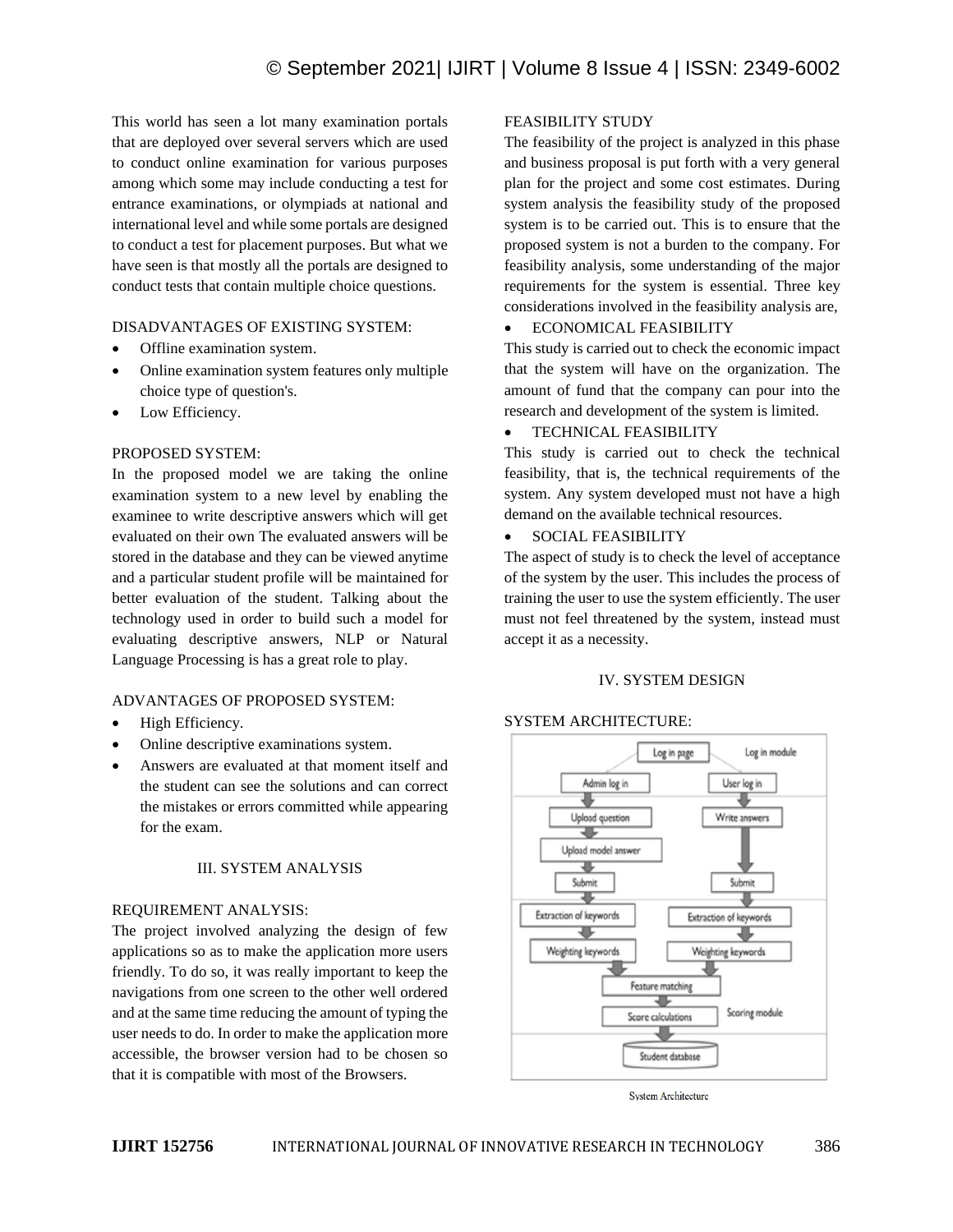# DATA FLOW DIAGRAM:

- The DFD is also called as bubble chart. It is a simple graphical formalism that can be used to represent a system in terms of input data to the system, various processing carried out on this data, and the output data is generated by this system.
- The data flow diagram (DFD) is one of the most important modeling tools. It is used to model the system components.
- DFD shows how the information moves through the system and how it is modified by a series of transformations.
- DFD is also known as bubble chart. A DFD may be used to represent a system at any level of abstraction.



#### V. TESTING

Software testing is a critical element of software quality assurance and represents the ultimate review of specification, design and coding. In fact, testing is the one step in the software engineering process that could be viewed as destructive rather than constructive. A strategy for software testing integrates software test case design methods into a well- planned series of steps that result in the successful construction of software. Testing is the set of activities that can be planned in advance and conducted systematically. The underlying motivation of program testing is to affirm software quality with methods that can economically and effectively apply to both strategic to both large and small-scale systems. The following are the Testing Objectives: Testing is a process of executing a program with the intent of finding an error. $\neg$  A good test has a high probability of finding an as yet undiscovered error. A successful test is one that uncovers an as yet undiscovered error.

#### VI. FUTURE ENCHANCEMENT

The future works on it, it can be tracked using the system that which student has cheated from any other student. For the purpose of tracking the system will again use the concepts of Machine Learning and Data Science to work upon these

## VII. CONCLUSION

It can be seen by conducting tests using such an algorithm at regular intervals that one can determine the trend in the marks obtained by different students and we can give them an analyzed report on the different subjects they need to focus on for which they are weak. With the existing data, we can also implement a predictive machine learning model on the data so that it can predict marks that the students will score in the future. It is observed that students mainly study those subjects that are placement oriented or which are required for placement purpose only. While students neglect the subjects of their core domain. Deep knowledge in the domain is required as it is of no use to study if you do not have a core domain knowledge. So it can help students get quality knowledge as everything will be digital and there will be no cumbersome process of conducting a pen-paper test. Also, answers are evaluated at that moment itself and the student can see the solutions and can correct the mistakes or errors committed while appearing for the exam.

#### REFERENCE

- [1] K. Jayakodi, M. Bhandara and I. Perera "An automatic classifier for exam questions in Engineering: A process for Bloom's taxonomy", IEEE International Conference on Teaching, Assessment, and Learning for Engineering (TALE), (2015)
- [2] N. Ishikawa, K. Umemoto, Y. Watanabe, Y. Okada, R. Nishimura and M. Murata "Detection of users suspected of using multiple user accounts and manipulating evaluations in a community site", IEEE Proceedings of the 6th International Conference on Natural Language Processing and Knowledge Engineering, (2010) [3] B. Kaur, and